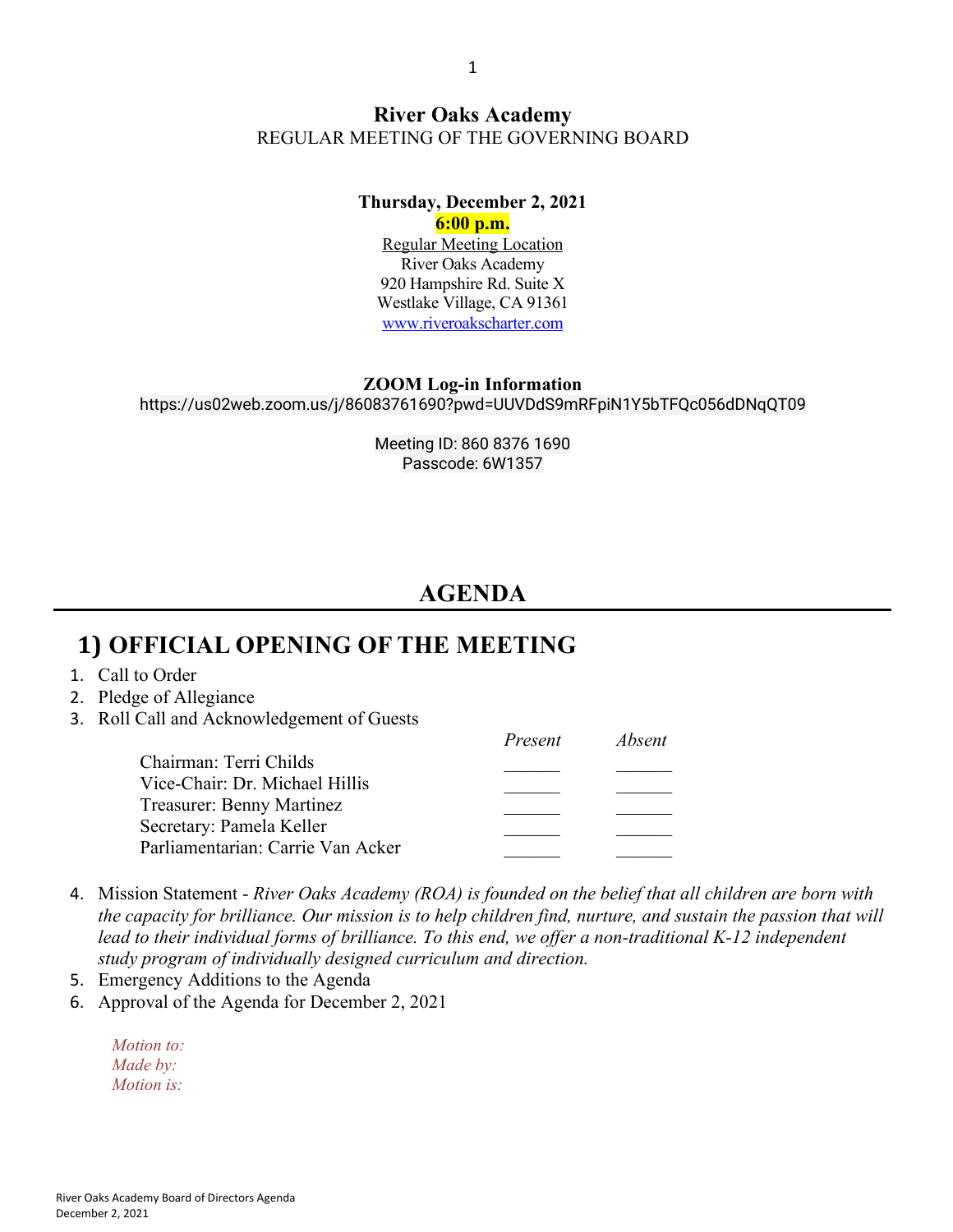# **2) ORGANIZATIONAL**

N/A

# **3) PUBLIC COMMENTS**

*Citizens who would like to address the Board on any item on the Agenda may do so now or when the President requests comments from the Public as the Board is considering the item. This portion of the Annual Board meeting is set aside for members of the audience to make comments or raise issues that are not specifically on the agenda. These presentations, both during open and agendized topics, are limited to three (3) minutes per presentation and the total time allotted to non-agenda items will not exceed fifteen (15) minutes.*

## **4) INFORMATION AND DISCUSSION ITEMS**

*These items are presented to the Board for information only and are not subject to action at this meeting. These items may be added to a future meeting for action by the Board.*

- 1. Budget Committee Informational (2 min)
- 2. Parent Advisory Council (PAC) Informational (2 min)
- 3. Teacher's Report Informational (2 min)
- 4. Oxnard Report (2 min)
- 5. Student/Parent Report Informational (2 min)
- 6. Career Pathways Report Informational (2 min)
- 7. High School Guidance Counselor—Informational (2 min)

# **5) REPORTS**

- 1. Board Chairperson's Report
- 2. Individual Board Member Report
- 3. Director's Report
- 4. BSA Report
- 5. VCOE Report

# **6) CONSENT AGENDA ITEMS**

*Actions proposed for the Consent Agenda are items consistent with adopted policies and approved practices of River Oaks Academy and are deemed routine in nature. The Board will be asked to approve all of the Consent Agenda items by a single vote unless any member of the Board or the Public asks that an item be removed from the Consent Agenda and considered and discussed separately.*

- 1. Consideration to approve the November 4, 2021 Minutes and the November 10, 2021 Budget Meeting Minutes
- 2. Consideration to approve the ROA Financial Statement
- 3. Consideration to approve the ROA Board Report of Purchase Orders
- 4. Consideration to approve the ROA Board Report of Commercial Checks
- 5. Consideration to approve the ROA PAC Transaction Detail Report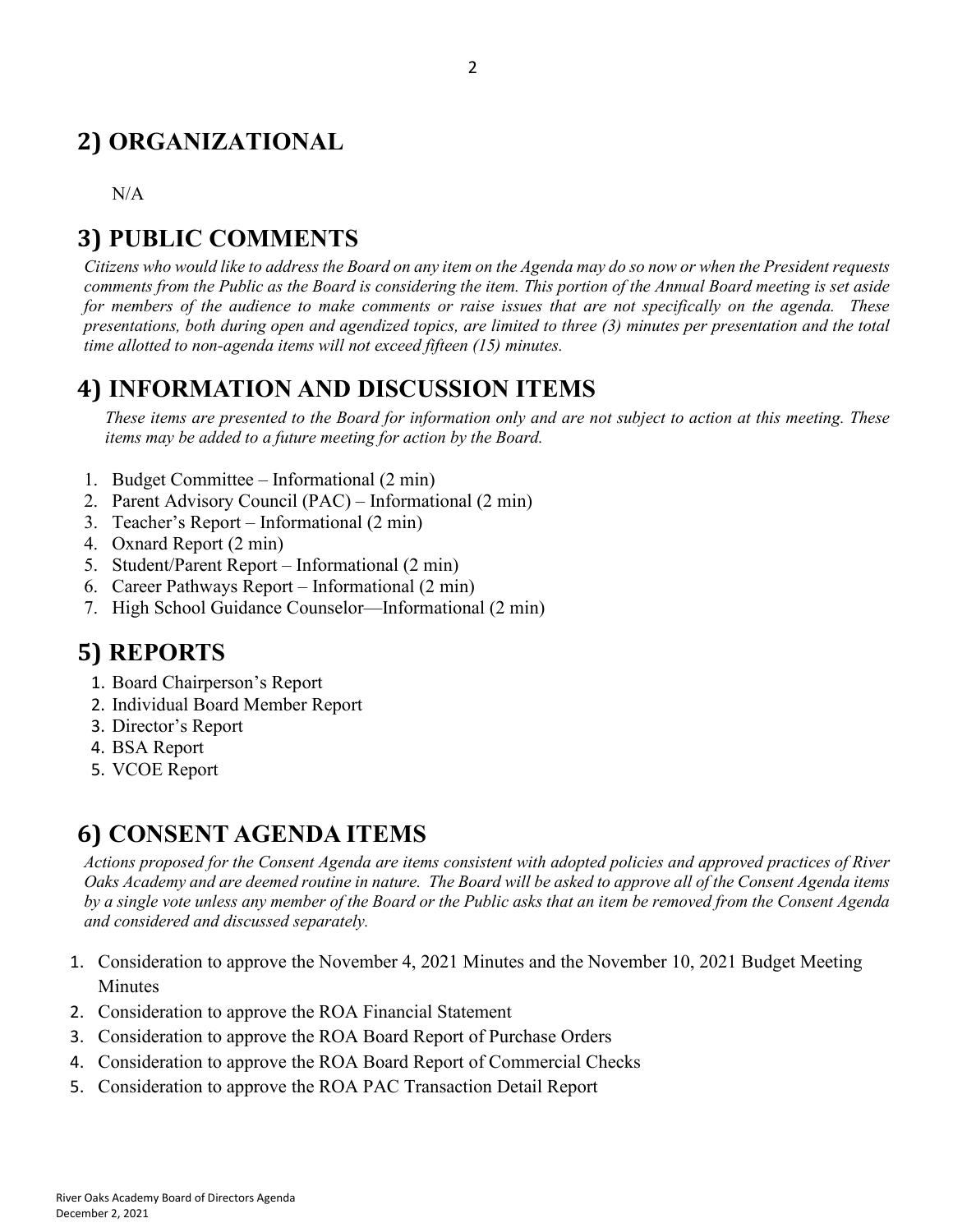*Public Comments: Motion to: Made by: Motion is:*

# **7) ACTION ITEMS**

- 1. Review, Discussion, and Approval of the  $2021-2022$  1<sup>st</sup> Interim Budget (Rudy)
	- *a.* In accordance with Education code 47604.33(a): Each charter school shall annually prepare and submit the following reports to its chartering agency and the county superintendent of schools, or only to the county superintendent of schools if the county board of education is the chartering agency: (1) On or before December 15, an interim financial report. This report shall reflect changes through October 31.

*Public Comments: Motion to: Made by: Motion is:*

- 2. Review, Discussion, and Approval of the Educator Effectiveness Funds 2021-2026 Spending Plan.
	- *a.* During last month's Board Meeting, we presented the Educator Effectiveness Funds Spending Plan during the Public Hearing. No changes have been made.

*Public Comments: Motion to: Made by: Motion is:*

3. Review, Discussion, and Approval of adding 10 work days to the Director's current 215 work days to 225, starting with the 2021-2022 school year.

*Public Comments: Motion to: Made by: Motion is:*

- 4. Review, Discussion, and Approval of the Administrative Assistant's move to the 12-month Administrative salary schedule.
	- *a.* Due to the heavy workload and ROA offering our Summer Academy again in the summer of 2022, we see the need to increase the Administrative Assistant's work schedule to 12 months. With that, we would like to retroactively (starting in July 2021) move our Administrative Assistant to the 12 month Administrative Salary Schedule.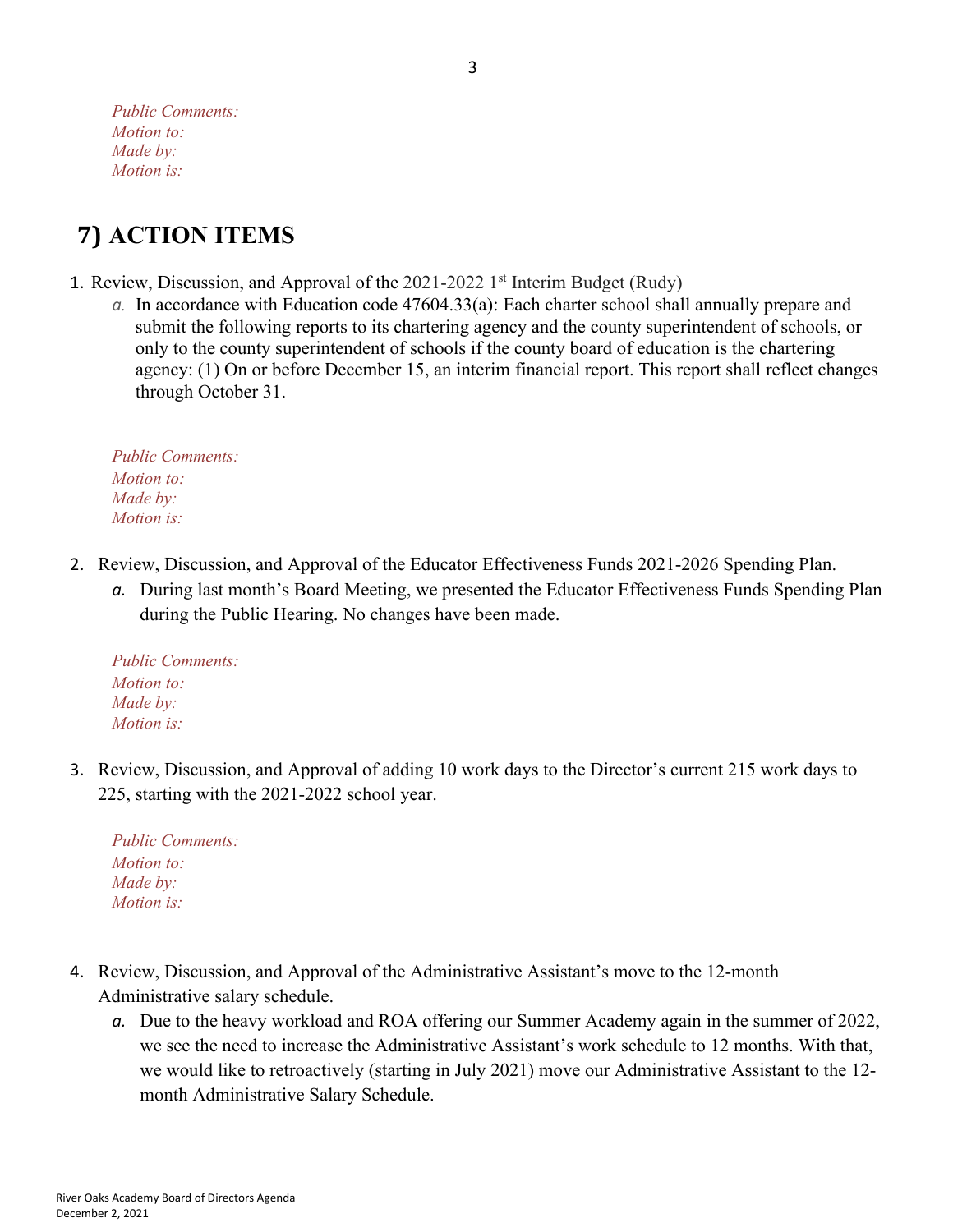*Public Comments: Motion to: Made by: Motion is:*

- 5. Review, Discussion, and Ratification for the Administrative Assistant to work the following 3 extra days: November 22/23/24, 2021.
	- *a.* Due to the current heavy workload, we can use the extra days for Gretchen to catch up on a variety of projects.

*Public Comments: Motion to: Made by: Motion is:*

6. Review, Discussion, and Approval of the renewal of our membership to the CCSA (California Charter School Association) for the period of  $1/1/2022$  through  $12/31/2022$ . Not to exceed: \$3,440.00 *a*. This has been one of our association memberships. Staff and board members attend their annual conference. This membership advocates for charters within the state, helps with charter renewal, and more.

*Public Comments: Motion to: Made by: Motion is:*

- 7. Review, Discussion, and Approval of the River Oaks Academy's 2022-2023 Track A and Track B School Calendars:
	- *a.* The 2022-2023 Track A Calendar
	- *b.* The 2022-2023 Track B Calendar

a) To continue with the planning for the 2022-2023 school year and the Summer Academy program, we need to submit the attached calendars to School Pathways and our business office.

*Public Comments: Motion to: Made by: Motion is:*

- 8. Review, Discussion, and Approval of the Teacher Community Time Policy (to replace the previously adopted "Teacher led Classes/Workshop Policy"
	- *a.* After careful consideration and polling our teachers, we are submitting this new policy that is more equitable and reflects our current needs more accurately.

*Public Comments:*